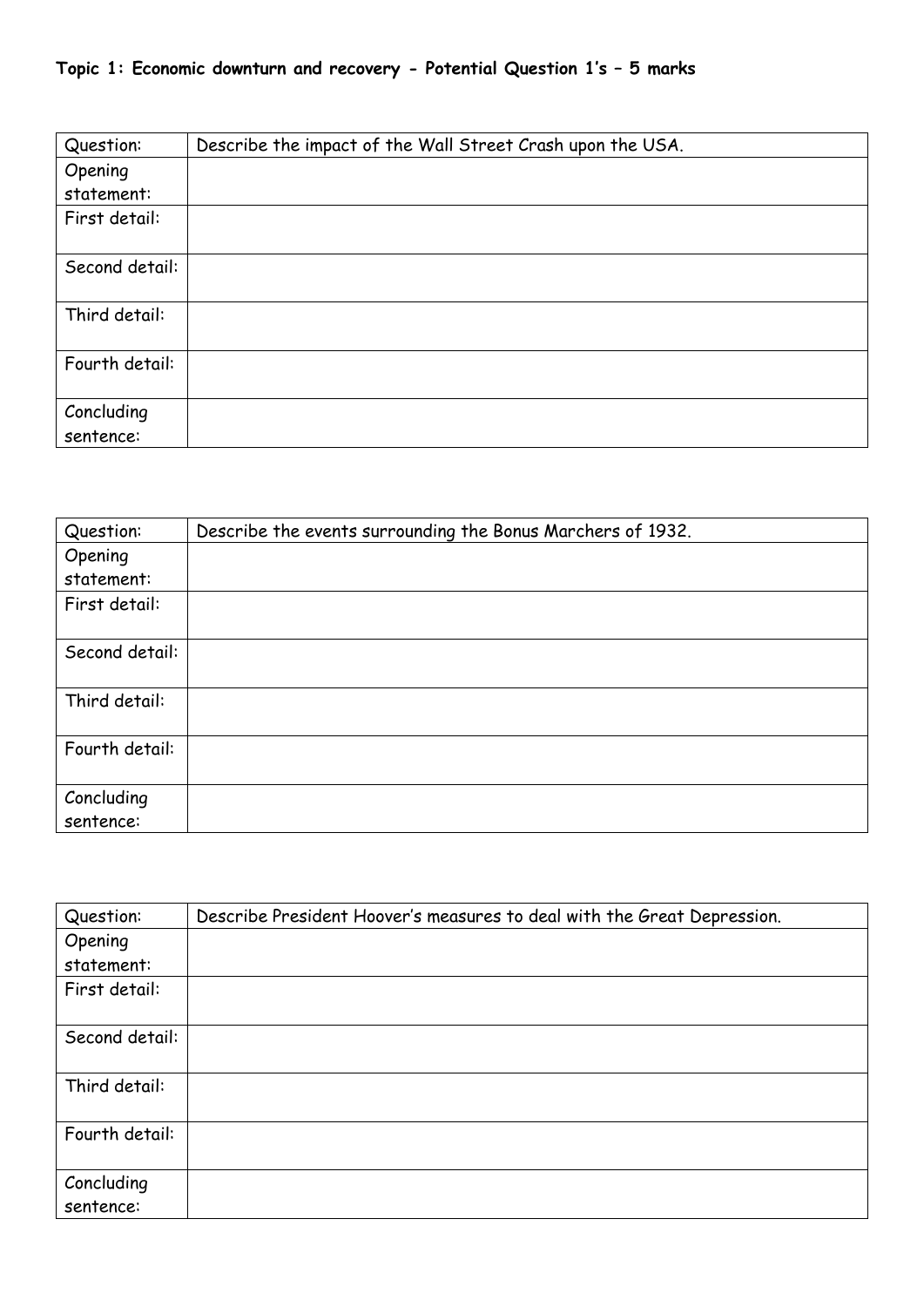| Question:      | Describe President Roosevelt's first New Deal. |
|----------------|------------------------------------------------|
| Opening        |                                                |
| statement:     |                                                |
| First detail:  |                                                |
|                |                                                |
| Second detail: |                                                |
|                |                                                |
| Third detail:  |                                                |
|                |                                                |
| Fourth detail: |                                                |
|                |                                                |
| Concluding     |                                                |
| sentence:      |                                                |

| Question:      | Describe President Roosevelt's second New Deal. |
|----------------|-------------------------------------------------|
| Opening        |                                                 |
| statement:     |                                                 |
| First detail:  |                                                 |
|                |                                                 |
| Second detail: |                                                 |
|                |                                                 |
| Third detail:  |                                                 |
|                |                                                 |
| Fourth detail: |                                                 |
|                |                                                 |
| Concluding     |                                                 |
| sentence:      |                                                 |

| Question:      | Describe opposition to President Roosevelt's New Deals. |
|----------------|---------------------------------------------------------|
| Opening        |                                                         |
| statement:     |                                                         |
| First detail:  |                                                         |
|                |                                                         |
| Second detail: |                                                         |
|                |                                                         |
| Third detail:  |                                                         |
|                |                                                         |
| Fourth detail: |                                                         |
|                |                                                         |
| Concluding     |                                                         |
| sentence:      |                                                         |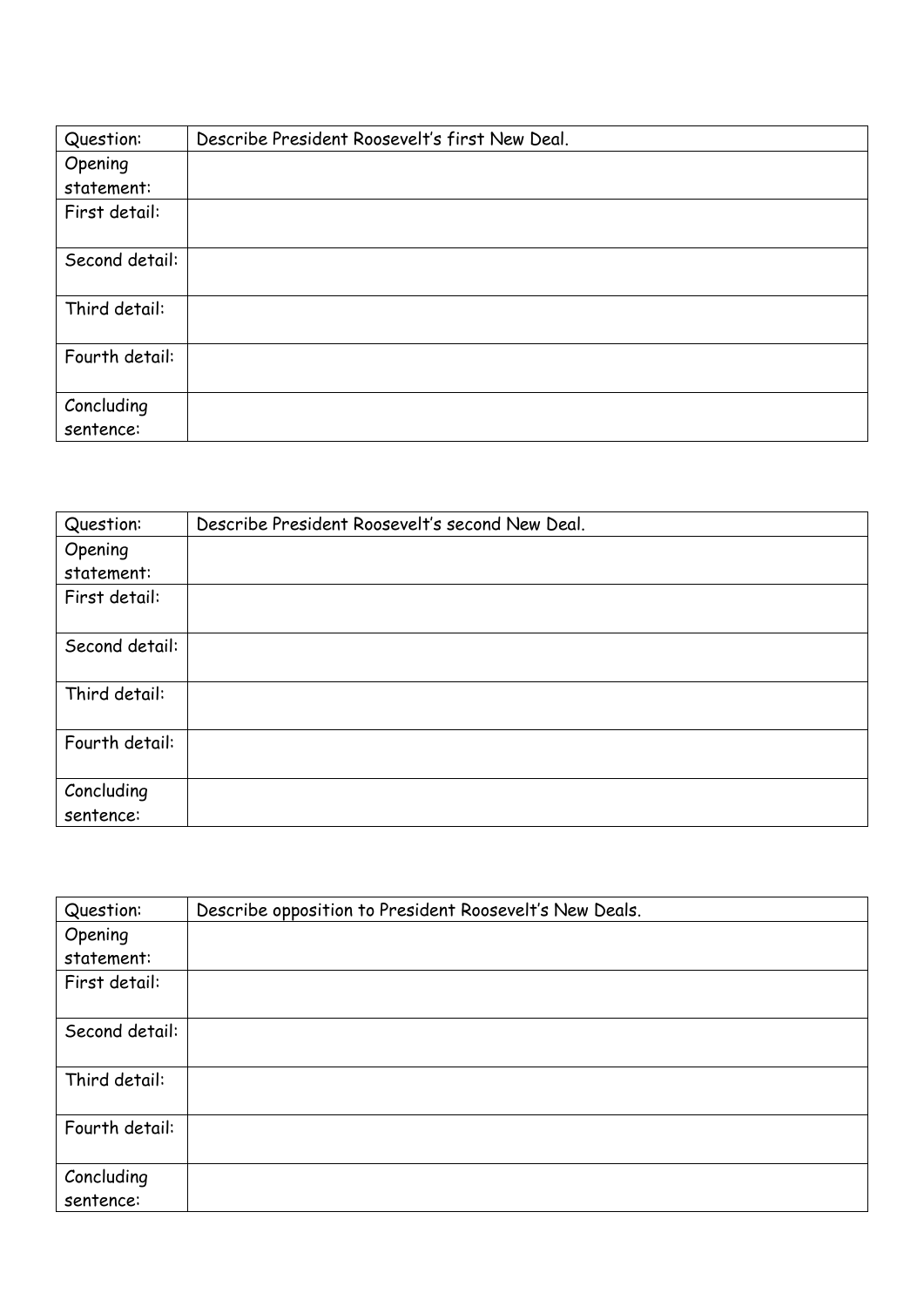| Topic 1: Economic downturn and recovery - Potential Question 2's - 6 marks |  |  |  |  |
|----------------------------------------------------------------------------|--|--|--|--|
|----------------------------------------------------------------------------|--|--|--|--|

| Question:        | How far did the Depression affect the USA? |
|------------------|--------------------------------------------|
| Opening -        |                                            |
| address how far: |                                            |
| First point and  |                                            |
| detail:          |                                            |
| Address how far  |                                            |
| based on first   |                                            |
| point:           |                                            |
| Second point and |                                            |
| detail:          |                                            |
| Address how far  |                                            |
| based on second  |                                            |
| point:           |                                            |
| Conclusion -     |                                            |
| address how far: |                                            |

| Question:        | How far did Hoover attempt to deal with the Depression? |
|------------------|---------------------------------------------------------|
| Opening -        |                                                         |
| address how far: |                                                         |
| First point and  |                                                         |
| detail:          |                                                         |
| Address how far  |                                                         |
| based on first   |                                                         |
| point:           |                                                         |
| Second point and |                                                         |
| detail:          |                                                         |
| Address how far  |                                                         |
| based on second  |                                                         |
| point:           |                                                         |
| Conclusion -     |                                                         |
| address how far: |                                                         |

| Question:        | How far did Roosevelt attempt to deal with the Depression? |
|------------------|------------------------------------------------------------|
| Opening -        |                                                            |
| address how far: |                                                            |
| First point and  |                                                            |
| detail:          |                                                            |
| Address how far  |                                                            |
| based on first   |                                                            |
| point:           |                                                            |
| Second point and |                                                            |
| detail:          |                                                            |
| Address how far  |                                                            |
| based on second  |                                                            |
| point:           |                                                            |
| Conclusion -     |                                                            |
| address how far: |                                                            |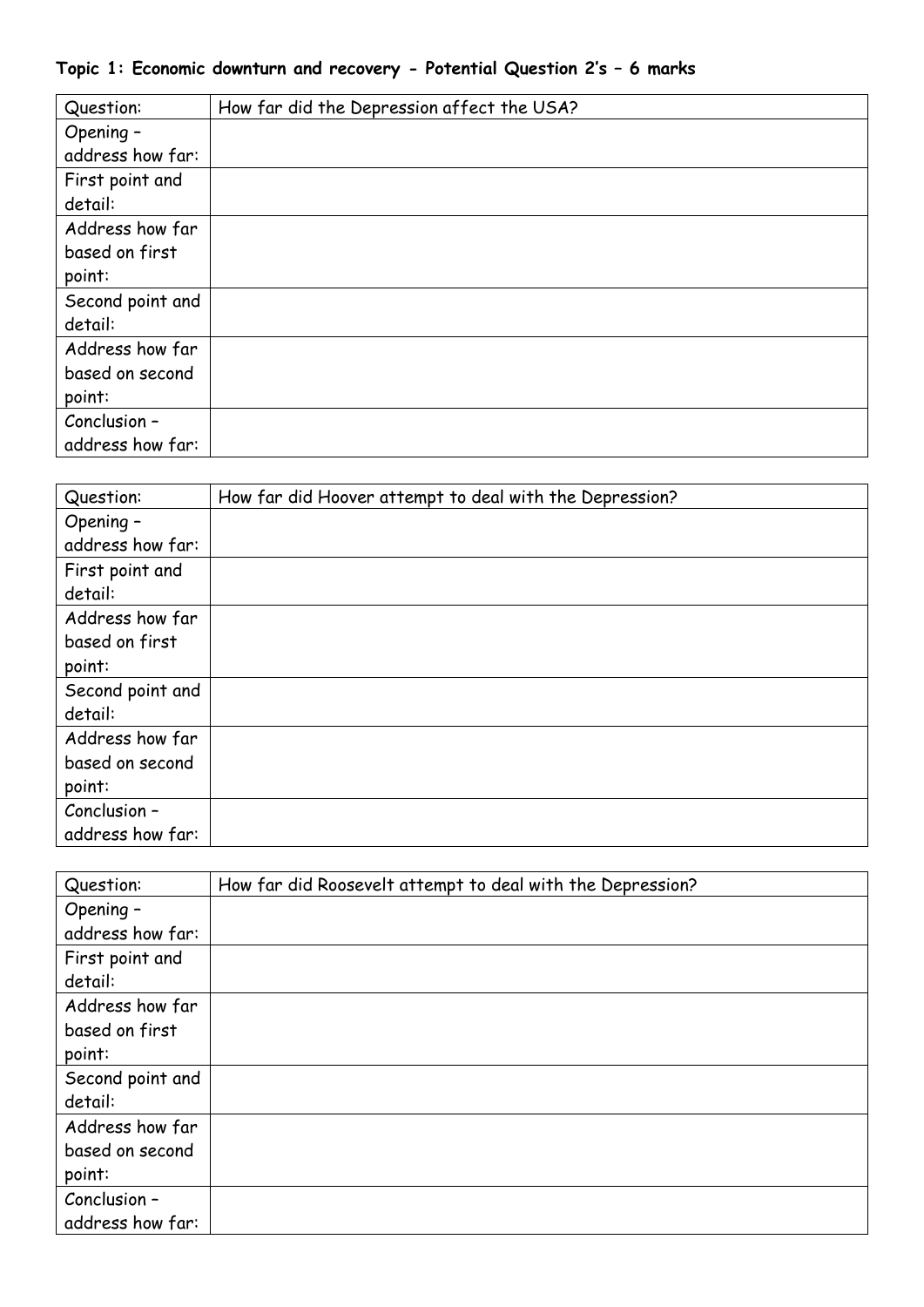| Question:        | How far was the New Deal (collectively) successful? |
|------------------|-----------------------------------------------------|
| Opening -        |                                                     |
| address how far: |                                                     |
| First point and  |                                                     |
| detail:          |                                                     |
| Address how far  |                                                     |
| based on first   |                                                     |
| point:           |                                                     |
| Second point and |                                                     |
| detail:          |                                                     |
| Address how far  |                                                     |
| based on second  |                                                     |
| point:           |                                                     |
| Conclusion -     |                                                     |
| address how far: |                                                     |

| Question:        | How far was opposition to the New Deal successful? |
|------------------|----------------------------------------------------|
| Opening -        |                                                    |
| address how far: |                                                    |
| First point and  |                                                    |
| detail:          |                                                    |
| Address how far  |                                                    |
| based on first   |                                                    |
| point:           |                                                    |
| Second point and |                                                    |
| detail:          |                                                    |
| Address how far  |                                                    |
| based on second  |                                                    |
| point:           |                                                    |
| Conclusion -     |                                                    |
| address how far: |                                                    |

| Question:        | How far did the rulings of the Supreme Court limit the New Deal? |
|------------------|------------------------------------------------------------------|
| Opening -        |                                                                  |
| address how far: |                                                                  |
| First point and  |                                                                  |
| detail:          |                                                                  |
| Address how far  |                                                                  |
| based on first   |                                                                  |
| point:           |                                                                  |
| Second point and |                                                                  |
| detail:          |                                                                  |
| Address how far  |                                                                  |
| based on second  |                                                                  |
| point:           |                                                                  |
| Conclusion -     |                                                                  |
| address how far: |                                                                  |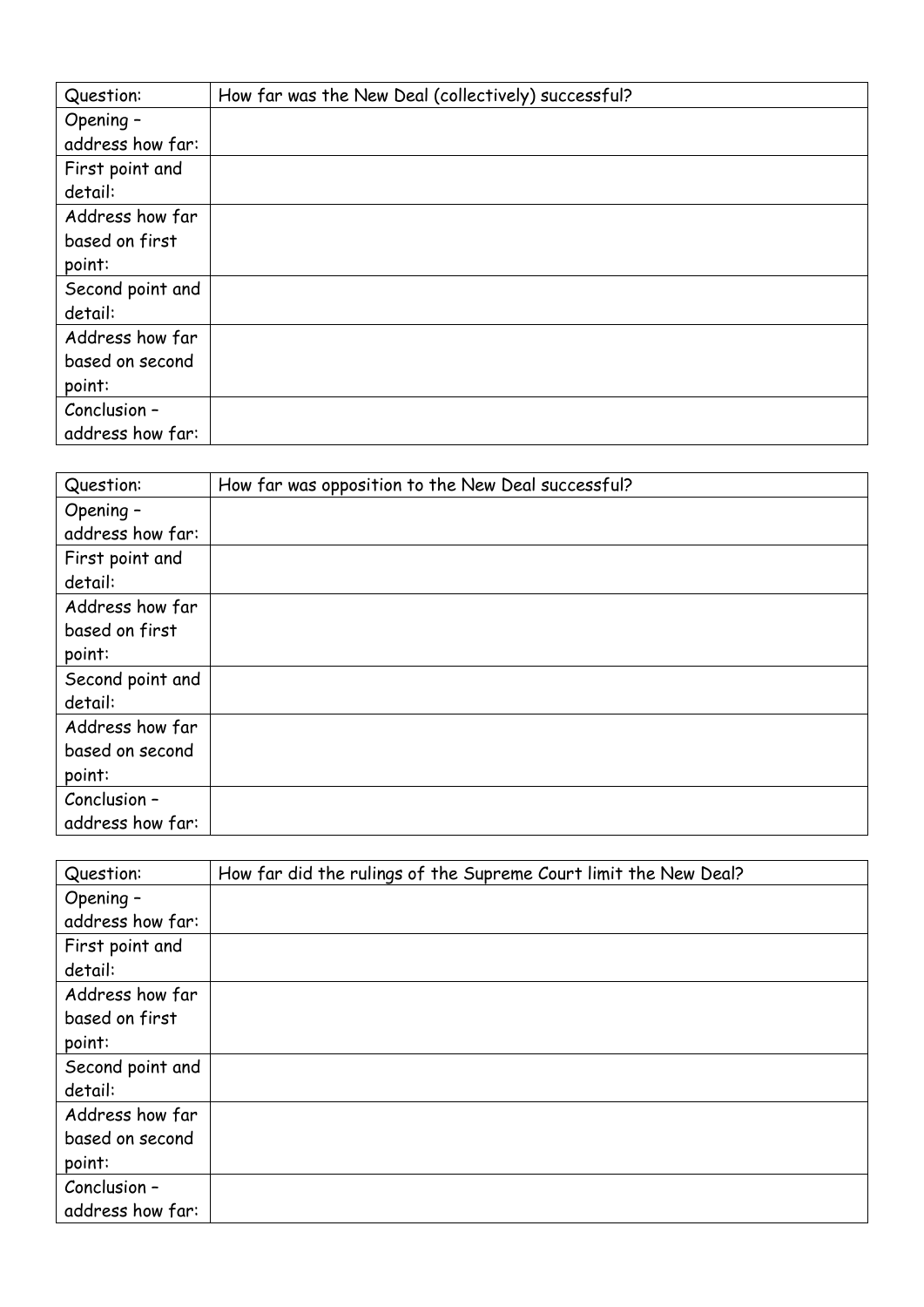## **Topic 1: Economic downturn and recovery - Potential Question 3's – 9 marks**

| Question:      | There were many attempts to try to deal with the Depression in the USA, such as:<br>Hoover's policies<br>The Hundred Days<br>Roosevelt's New Deal |
|----------------|---------------------------------------------------------------------------------------------------------------------------------------------------|
|                | Arrange the attempts in order of their significance in being effective.                                                                           |
| First choice:  |                                                                                                                                                   |
| Detail for     |                                                                                                                                                   |
| first choice:  |                                                                                                                                                   |
| Why first      |                                                                                                                                                   |
| choice is most |                                                                                                                                                   |
| significant:   |                                                                                                                                                   |
| Second choice: |                                                                                                                                                   |
| Detail for     |                                                                                                                                                   |
| first choice:  |                                                                                                                                                   |
| Why first      |                                                                                                                                                   |
| choice is most |                                                                                                                                                   |
| significant:   |                                                                                                                                                   |
| Third choice:  |                                                                                                                                                   |
| Detail for     |                                                                                                                                                   |
| third choice:  |                                                                                                                                                   |
| Why third      |                                                                                                                                                   |
| choice is most |                                                                                                                                                   |
| significant:   |                                                                                                                                                   |

| Question:      | There was much opposition to Roosevelt's New Deal, such as:                         |
|----------------|-------------------------------------------------------------------------------------|
|                | The Supreme Court                                                                   |
|                | <b>Individuals</b>                                                                  |
|                | Political groups                                                                    |
|                | Arrange the attempts in order of their significance in being a threat to Roosevelt. |
| First choice:  |                                                                                     |
| Detail for     |                                                                                     |
| first choice:  |                                                                                     |
| Why first      |                                                                                     |
| choice is most |                                                                                     |
| significant:   |                                                                                     |
| Second choice: |                                                                                     |
| Detail for     |                                                                                     |
| first choice:  |                                                                                     |
| Why first      |                                                                                     |
| choice is most |                                                                                     |
| significant:   |                                                                                     |
| Third choice:  |                                                                                     |
| Detail for     |                                                                                     |
| third choice:  |                                                                                     |
| Why third      |                                                                                     |
| choice is most |                                                                                     |
| significant:   |                                                                                     |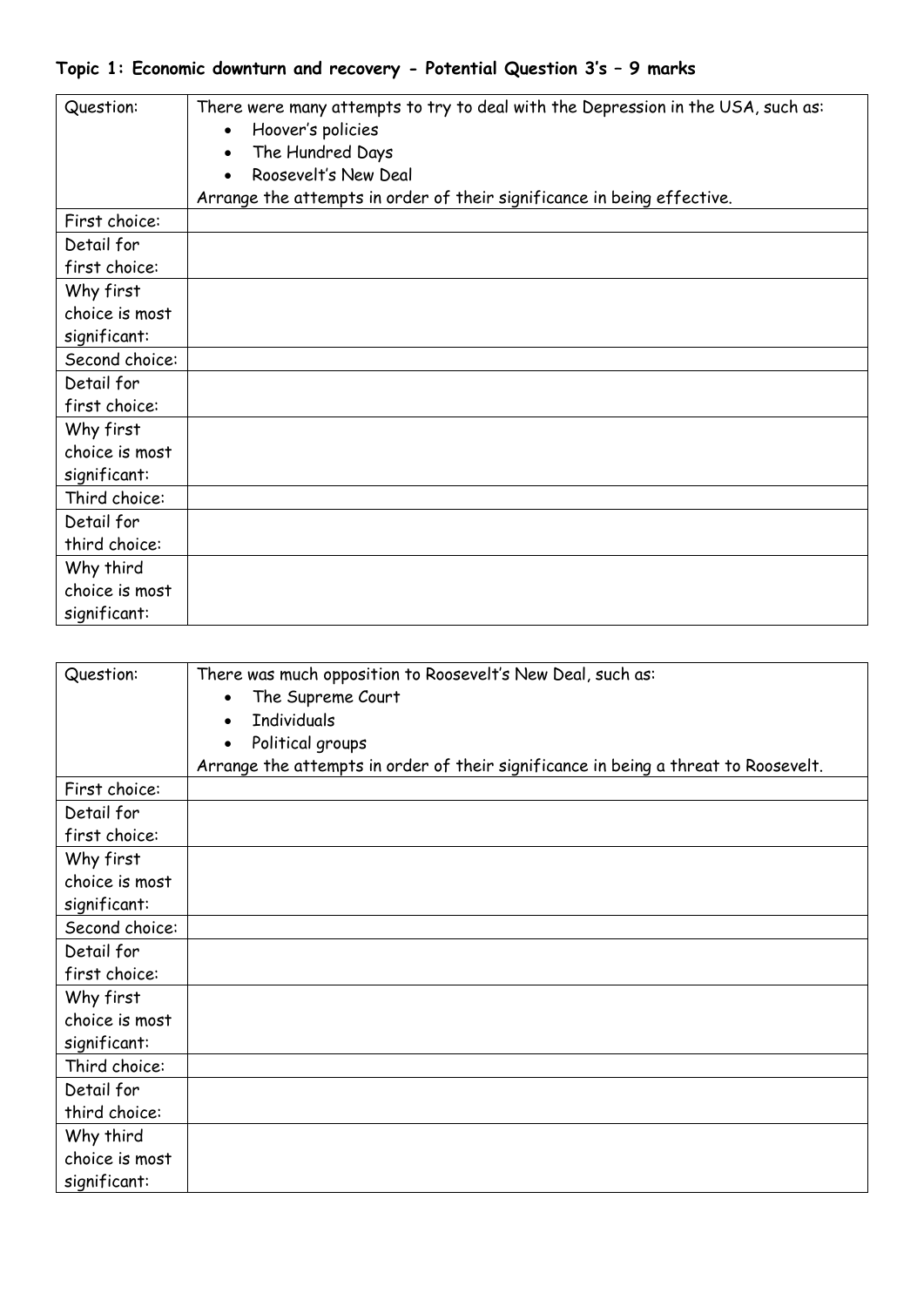| Question:        | Explain why the lives of many farmers changed during the Depression. |
|------------------|----------------------------------------------------------------------|
| Opening - give   |                                                                      |
| two reasons:     |                                                                      |
| First reason     |                                                                      |
| why:             |                                                                      |
| Explanation of   |                                                                      |
| first reason:    |                                                                      |
|                  |                                                                      |
|                  |                                                                      |
|                  |                                                                      |
| Second reason    |                                                                      |
| why:             |                                                                      |
| Explanation of   |                                                                      |
| second reason:   |                                                                      |
|                  |                                                                      |
|                  |                                                                      |
|                  |                                                                      |
| Conclusion -     |                                                                      |
| summarise and    |                                                                      |
| link back to the |                                                                      |
| question         |                                                                      |

## **Topic 1: Economic downturn and recovery - Potential Question 4's – 8 marks**

| Question:        | Explain why the first New Deal was significant. |
|------------------|-------------------------------------------------|
| Opening - give   |                                                 |
| two reasons:     |                                                 |
| First reason     |                                                 |
| why:             |                                                 |
| Explanation of   |                                                 |
| first reason:    |                                                 |
|                  |                                                 |
|                  |                                                 |
|                  |                                                 |
| Second reason    |                                                 |
| why:             |                                                 |
| Explanation of   |                                                 |
| second reason:   |                                                 |
|                  |                                                 |
|                  |                                                 |
|                  |                                                 |
| Conclusion -     |                                                 |
| summarise and    |                                                 |
| link back to the |                                                 |
| question         |                                                 |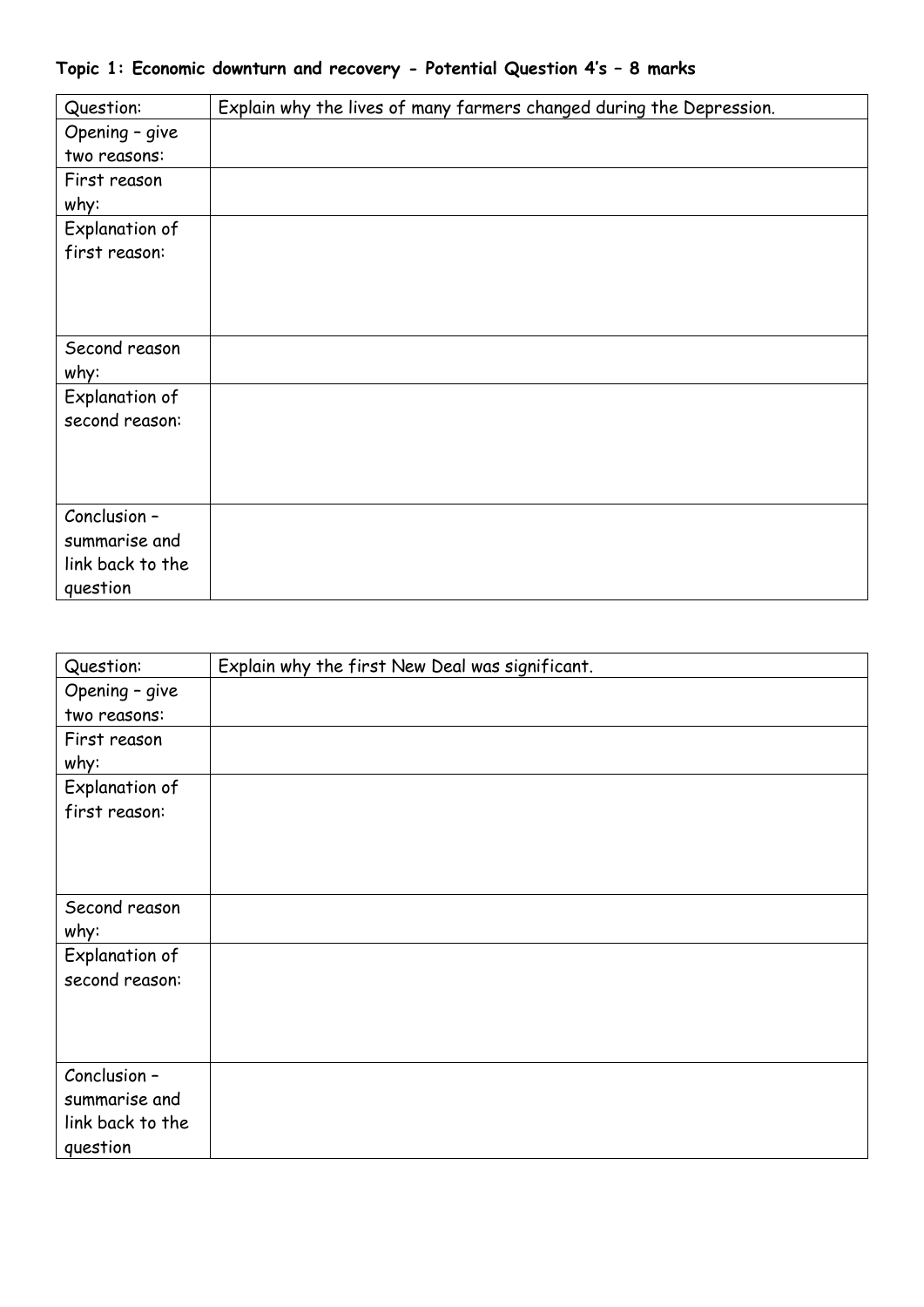| Question:        | Explain why the second New Deal was significant. |
|------------------|--------------------------------------------------|
| Opening - give   |                                                  |
| two reasons:     |                                                  |
| First reason     |                                                  |
| why:             |                                                  |
| Explanation of   |                                                  |
| first reason:    |                                                  |
|                  |                                                  |
|                  |                                                  |
|                  |                                                  |
| Second reason    |                                                  |
| why:             |                                                  |
| Explanation of   |                                                  |
| second reason:   |                                                  |
|                  |                                                  |
|                  |                                                  |
|                  |                                                  |
| Conclusion -     |                                                  |
| summarise and    |                                                  |
| link back to the |                                                  |
| question         |                                                  |

| Question:        | Explain why many opposed the New Deal (collectively). |
|------------------|-------------------------------------------------------|
| Opening - give   |                                                       |
| two reasons:     |                                                       |
| First reason     |                                                       |
| why:             |                                                       |
| Explanation of   |                                                       |
| first reason:    |                                                       |
|                  |                                                       |
|                  |                                                       |
|                  |                                                       |
| Second reason    |                                                       |
| why:             |                                                       |
| Explanation of   |                                                       |
| second reason:   |                                                       |
|                  |                                                       |
|                  |                                                       |
|                  |                                                       |
| Conclusion -     |                                                       |
| summarise and    |                                                       |
| link back to the |                                                       |
| question         |                                                       |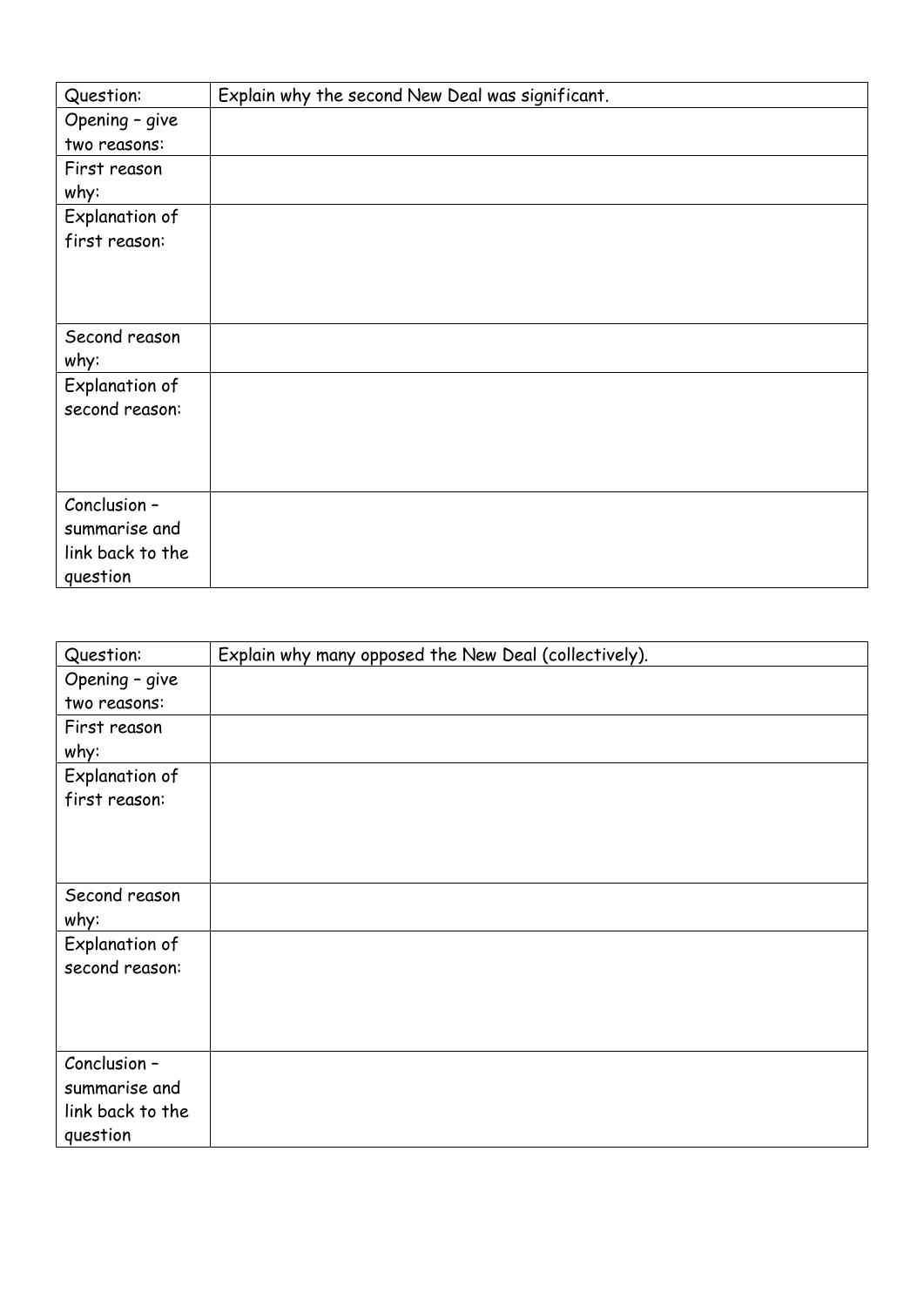| Question:         | How important were the Bonus Marchers in highlighting the plight of US |
|-------------------|------------------------------------------------------------------------|
|                   | citizens during the Depression?                                        |
| Discuss the given |                                                                        |
| factor, its       |                                                                        |
| significance and  |                                                                        |
| two others:       |                                                                        |
| First (given)     |                                                                        |
| reason factor:    |                                                                        |
| Detail for first  |                                                                        |
| factor:           |                                                                        |
|                   |                                                                        |
| Reason why first  |                                                                        |
| factor was        |                                                                        |
| important:        |                                                                        |
| Second (own)      |                                                                        |
| factor:           |                                                                        |
| Detail for second |                                                                        |
| factor:           |                                                                        |
|                   |                                                                        |
|                   |                                                                        |
| Reason why        |                                                                        |
| second factor was |                                                                        |
| important:        |                                                                        |
| Third (own)       |                                                                        |
| factor:           |                                                                        |
| Detail for third  |                                                                        |
| factor:           |                                                                        |
|                   |                                                                        |
| Reason why third  |                                                                        |
| factor was        |                                                                        |
| important:        |                                                                        |
| Conclusion -      |                                                                        |
| compare the       |                                                                        |
| three factors,    |                                                                        |
| reach a judgement |                                                                        |
|                   |                                                                        |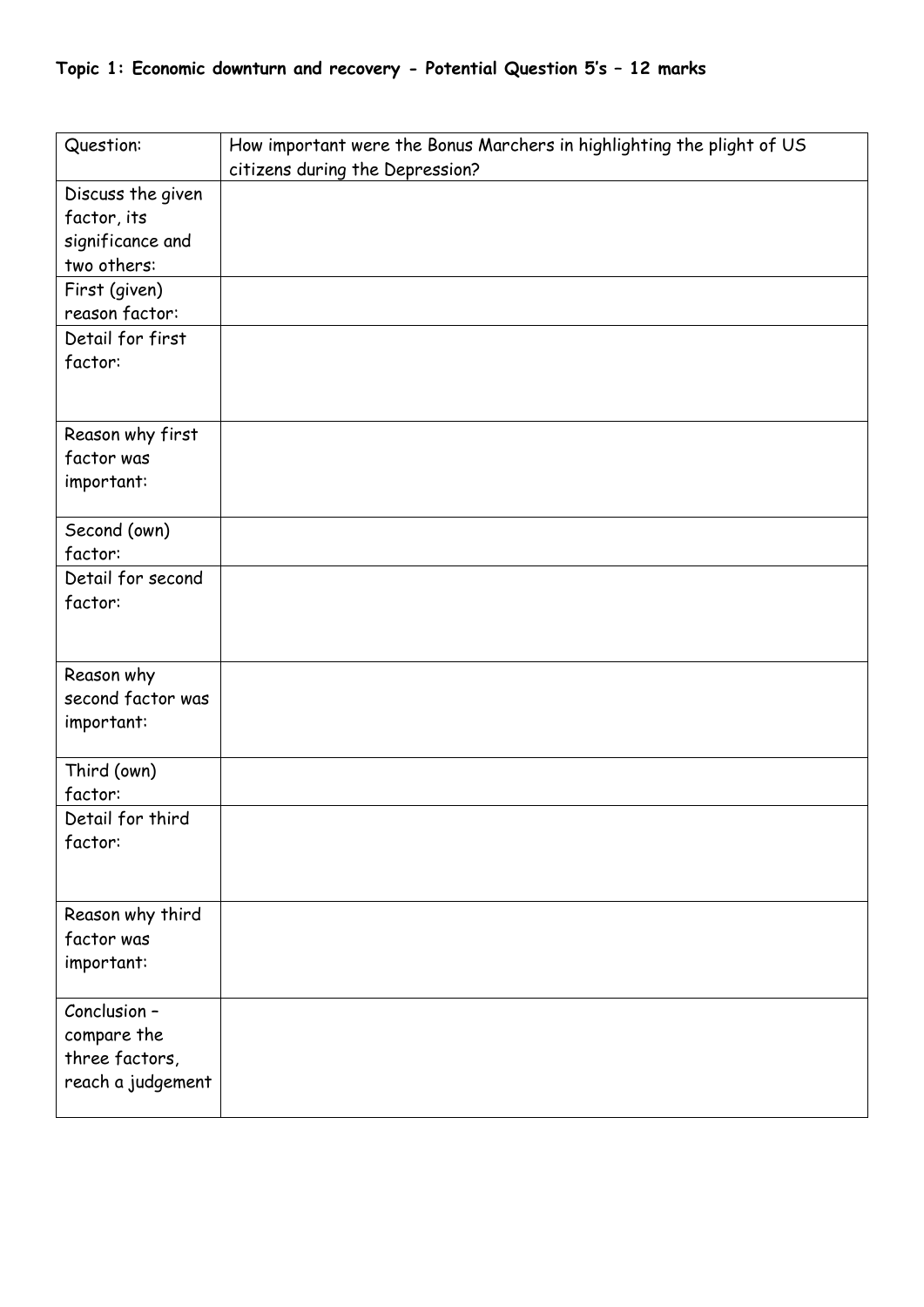| Question:                      | How important were the Alphabet Agencies in dealing with the Depression? |
|--------------------------------|--------------------------------------------------------------------------|
| Discuss the given              |                                                                          |
| factor, its                    |                                                                          |
| significance and               |                                                                          |
| two others:                    |                                                                          |
| First (given)                  |                                                                          |
| reason factor:                 |                                                                          |
| Detail for first               |                                                                          |
| factor:                        |                                                                          |
|                                |                                                                          |
|                                |                                                                          |
| Reason why first<br>factor was |                                                                          |
|                                |                                                                          |
| important:                     |                                                                          |
| Second (own)                   |                                                                          |
| factor:                        |                                                                          |
| Detail for second              |                                                                          |
| factor:                        |                                                                          |
|                                |                                                                          |
|                                |                                                                          |
| Reason why                     |                                                                          |
| second factor was              |                                                                          |
| important:                     |                                                                          |
|                                |                                                                          |
| Third (own)                    |                                                                          |
| factor:                        |                                                                          |
| Detail for third               |                                                                          |
| factor:                        |                                                                          |
|                                |                                                                          |
| Reason why third               |                                                                          |
| factor was                     |                                                                          |
| important:                     |                                                                          |
|                                |                                                                          |
| Conclusion -                   |                                                                          |
| compare the                    |                                                                          |
| three factors,                 |                                                                          |
| reach a judgement              |                                                                          |
|                                |                                                                          |